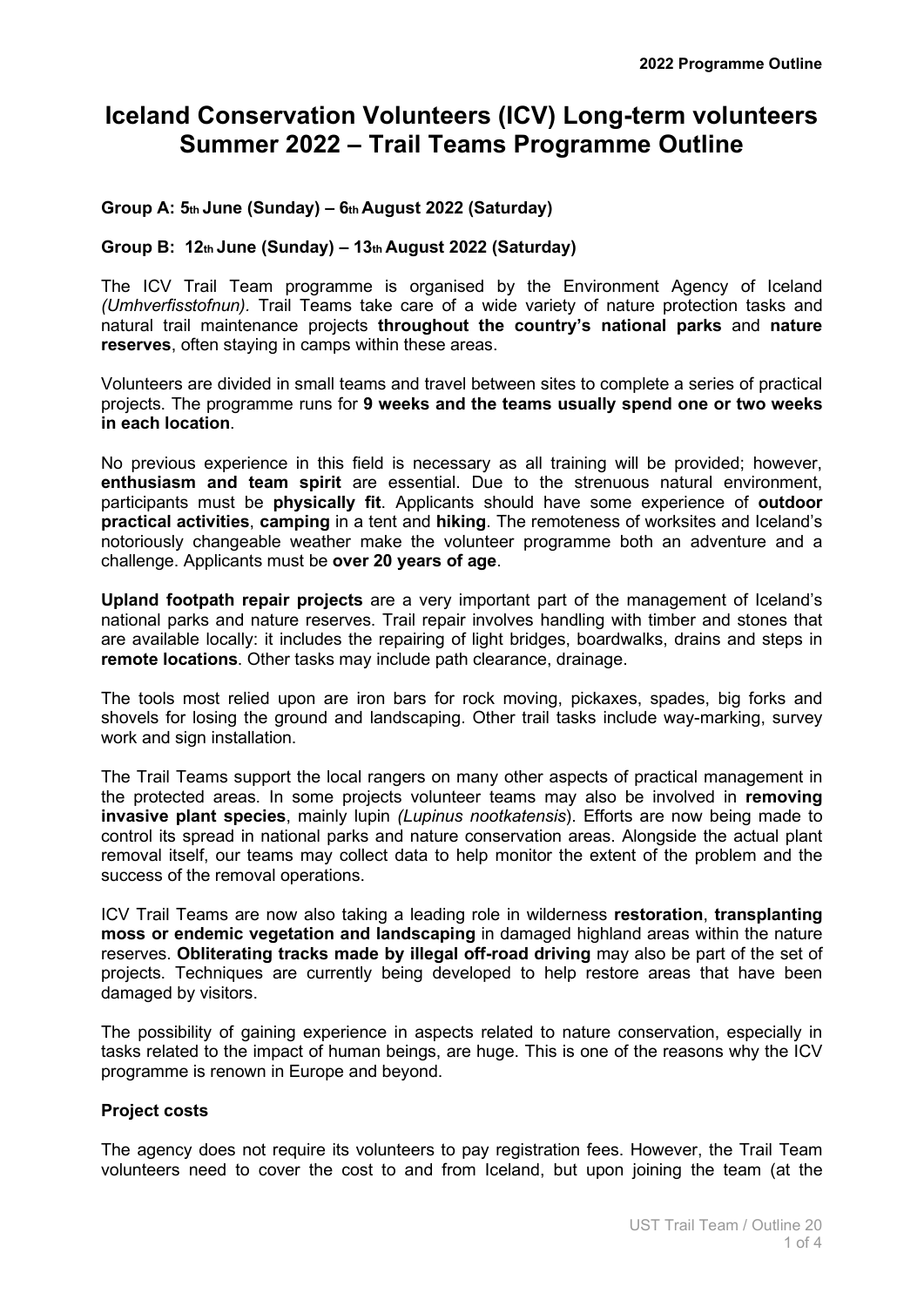meeting point), and throughout the programme, food, transport and accommodation are provided. Participants cover their own costs during the holiday week.

#### **Programme structure**

Our Trail Team projects runs for 9 weeks and this summer there are two possible start dates available  $(5<sub>th</sub>$  June and  $12<sub>th</sub>$  June).

The first week of the programme is our training week. Following this, our volunteers will join projects for one or two weeks in different locations throughout the country. Participants have a one-week holiday built into the middle of the programme (week 5 (fifth)).

#### **Volunteer teams**

Teams are usually made up of five volunteers including a trained volunteer team leader. Responsibilities for planning and organising and carrying the projects, as well as domestic duties, are shared among every member of the team.

Our ICV Trail Teams may sometimes be joined on the field by other international volunteer groups, local volunteers and local staff.

| <b>Activity</b>        | <b>Group A</b> | <b>Group B</b> |
|------------------------|----------------|----------------|
| Training week project: | $5/6 - 11/6$   | $12/6 - 18/6$  |
| First 3 projects:      | $12/6 - 2/7$   | $19/6 - 9/7$   |
| Holiday week:          | $3/7 - 9/7$    | $10/7 - 16/7$  |
| Second 3 projects:     | $10/7 - 30/7$  | $17/7 - 6/8$   |
| Final week project:    | $31/7 - 6/8$   | $7/8 - 13/8$   |
|                        |                |                |

\*the final dates will be confirmed in March 2021

## **Possible project sites**

The schedule for each team is prepared during the spring. For **2022** we are planning projects in the following protected areas**.** [Snæfellsjökull National Park](https://ust.is/english/snaefellsjokull-national-park/) (EAI - West of Iceland) [Vatnsfjörður Nature Reserve](https://ust.is/nattura/natturuverndarsvaedi/fridlyst-svaedi/vestfirdir/) (EAI - Western fjords) [Hornstrandir Nature Reserve](https://ust.is/nattura/natturuverndarsvaedi/fridlyst-svaedi/vestfirdir/hornstrandir/) (EAI - Western fjords) [Mývatn Nature Reserve](https://ust.is/english/myvatn-and-laxa/) (The Environment Agency of Iceland (EAI) - North of Iceland) [Hólmanes Nature Reserve](https://ust.is/nattura/natturuverndarsvaedi/fridlyst-svaedi/austurland/holmanes/) (EAI - East fjords) [Skógafoss,](https://ust.is/nattura/natturuverndarsvaedi/fridlyst-svaedi/sudurland/skogafoss/) Nature monument (EAI - South Iceland) [Fjallabak Nature Reserve](https://ust.is/nattura/natturuverndarsvaedi/fridlyst-svaedi/sudurland/fridland-ad-fjallabaki/) (EAI - Highland, South of Iceland) [Þjórsárdalur,](https://ust.is/nattura/natturuverndarsvaedi/fridlyst-svaedi/sudurland/svaedi-i-thjorsardal/) Landscape protection area (EAI - Highland, South Iceland). [Kerlingarfjöll,](https://ust.is/nattura/natturuverndarsvaedi/fridlyst-svaedi/sudurland/kerlingarfjoll/) Landscape protection area (EAI - Highland, South of Iceland) [Eldborgir undir Geitahlið](https://ust.is/nattura/natturuverndarsvaedi/fridlyst-svaedi/sudvesturland/eldborg-vid-geitahlid/) (EAI - Southwest Iceland) [Búrfell and Búrfellsjá](https://ust.is/nattura/natturuverndarsvaedi/fridlyst-svaedi/sudvesturland/burfell-gardabae/) (EAI - Southwest Iceland) [Gullfoss Nature reserve](https://ust.is/nattura/natturuverndarsvaedi/fridlyst-svaedi/sudurland/gullfoss/) (EAI - South Iceland) [Geysir,](https://ust.is/nattura/natturuverndarsvaedi/fridlyst-svaedi/sudurland/geysissvaedid/) Nature monument (EAI - South Iceland)

Please note that project location details are confirmed during the training week in May/June.

Please take a look also at the: [Map of Protected Areas in Iceland](https://ust.is/english/nature-conservations/map/)

#### **Day organisation**

ICV Trail Teams execute projects from Monday to Friday and the project normally runs from 9.00am – 5.00pm, however this schedule can vary due to the nature of some of the projects. Participants must also be prepared for some flexibility due to Iceland's changeable weather. The programme is designed to allow 2 days off during each week. Usually the weekend. Note that during these days, the teams are travelling between locations and enjoying activities around Iceland.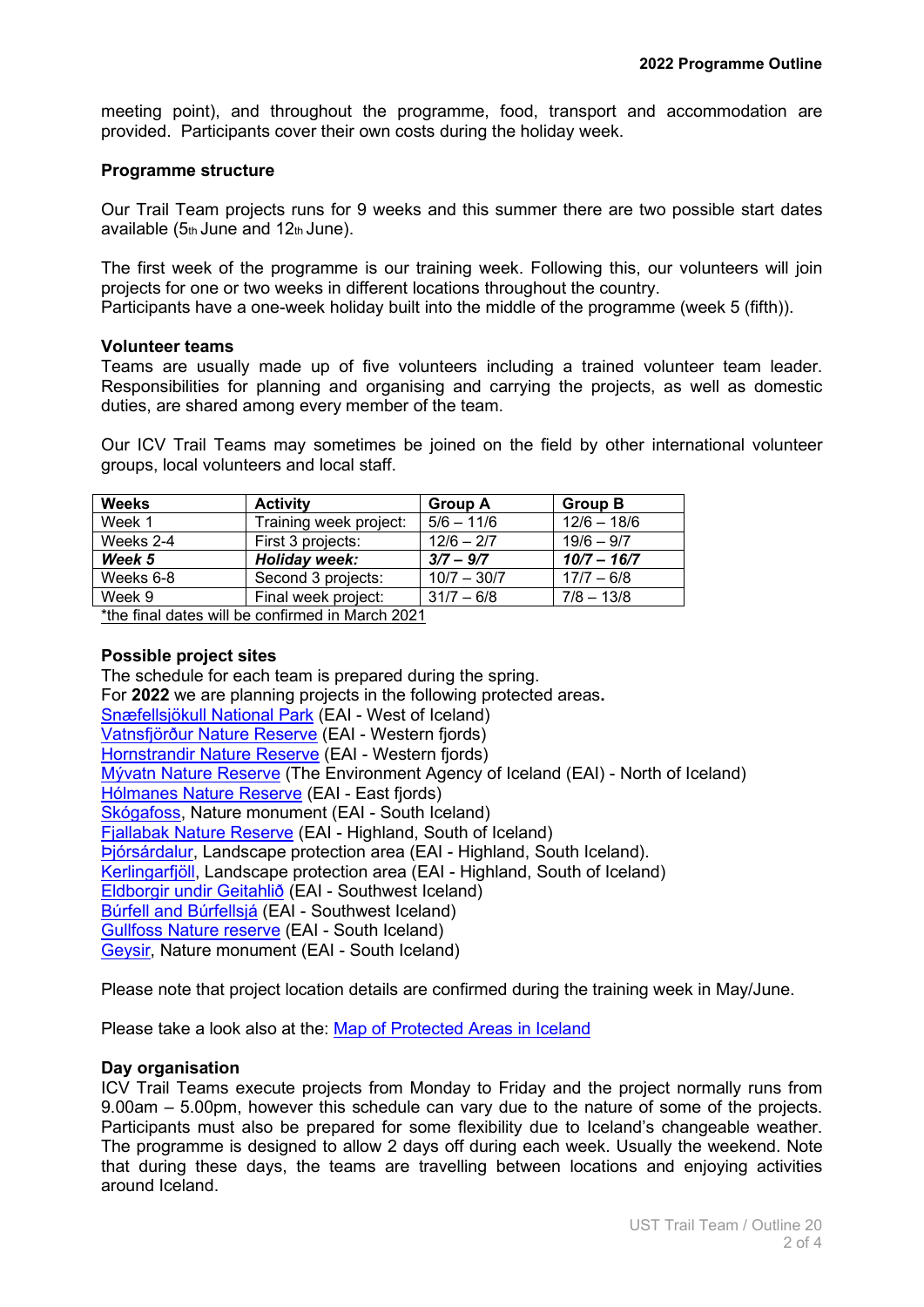## **Food**

Once participants have made their own way to Iceland and joined the team at the meeting point, food will be provided for the duration of the project except for the holiday week. Our volunteers take part in preparing meals and share all other domestic tasks. Note that allergies and specific dietaries are taken into consideration.

#### **Travel**

The Trail Team programme begins in Hellisandur at the main office of the Snæfellsjökull National Park at 1pm on Sunday (5<sup>th</sup> June and 12<sup>th</sup> June 2022) (the travel details for reaching this meeting point will be provided to the volunteers joining the programme). Our volunteers are asked to arrange their flights according to this time. In order to arrive in Snæfellsjökull Peninsula in time volunteers **must reach Reykjavík the day before**. Upon initial arrival at the meeting point, the Environment Agency will then provide transport to and from project locations throughout the duration of the programme.

At the start of the holiday week, the Environment Agency provides transport to Reykjavík.

The placement ends on Saturday (6<sup>th</sup> of August and 13<sup>th</sup> of August) at 20:00 in Reykjavík as our ICV Trail Teams usually travel back to Reykjavík that day. **The volunteers need to arrange the outgoing flight according to this time**.

### **Accommodation during the placement**

Trail Teams stay 90% of the time in average at camps close to the project sites and in their own tents. Facilities may be sometimes basic but hot showers and cooking tents are provided. In some other locations, our volunteers stay in shared rooms in staff accommodation. Please note however, that some locations may be very remoted, and our groups may need to do wilderness camping (not common).

#### **Holiday week**

The programme includes a holiday week in the middle of the placement (week 5). This is an opportunity for our volunteers to rest, to travel more around Iceland, meet friends and receive family. Participants pay for their own costs during holiday week. The Environment Agency provides transport to Reykjavík at the start of the holiday week, and the volunteers will be picked up again in Reykjavík at the end of the holiday week.

#### **Equipment**

The Environment Agency will provide gloves and waterproof jackets and trousers for executing the projects as well as any additional safety equipment that is required. Participants will need to bring their own personal equipment.

Essentials include, a sturdy tent, walking boots, **safety work boots (with steel toecaps)** and waterproofs and warm clothes. A full [equipment check-list](https://www.ust.is/library/Skrar/Baeklingar/Enska-UST/11_vol_info_PR_Terms.pdf) can be found on our website.

#### **Insurance**

Volunteers must take care of their own travel and health insurance for their trip. Please read the [Health and Safety](https://www.ust.is/library/Skrar/Baeklingar/Enska-UST/11_vol_info_PR_Health.pdf) notice on our website.

#### **Application form and deadlines**

You can apply by completing the online [ICV Long-term volunteer application form](https://www.ust.is/english/volunteers/long-term-volunteer-application-form/) or use the Word version and return it to us at by email as scanned copy exclusively by email using the following address: [volunteer@ust.is](mailto:volunteer@ust.is)